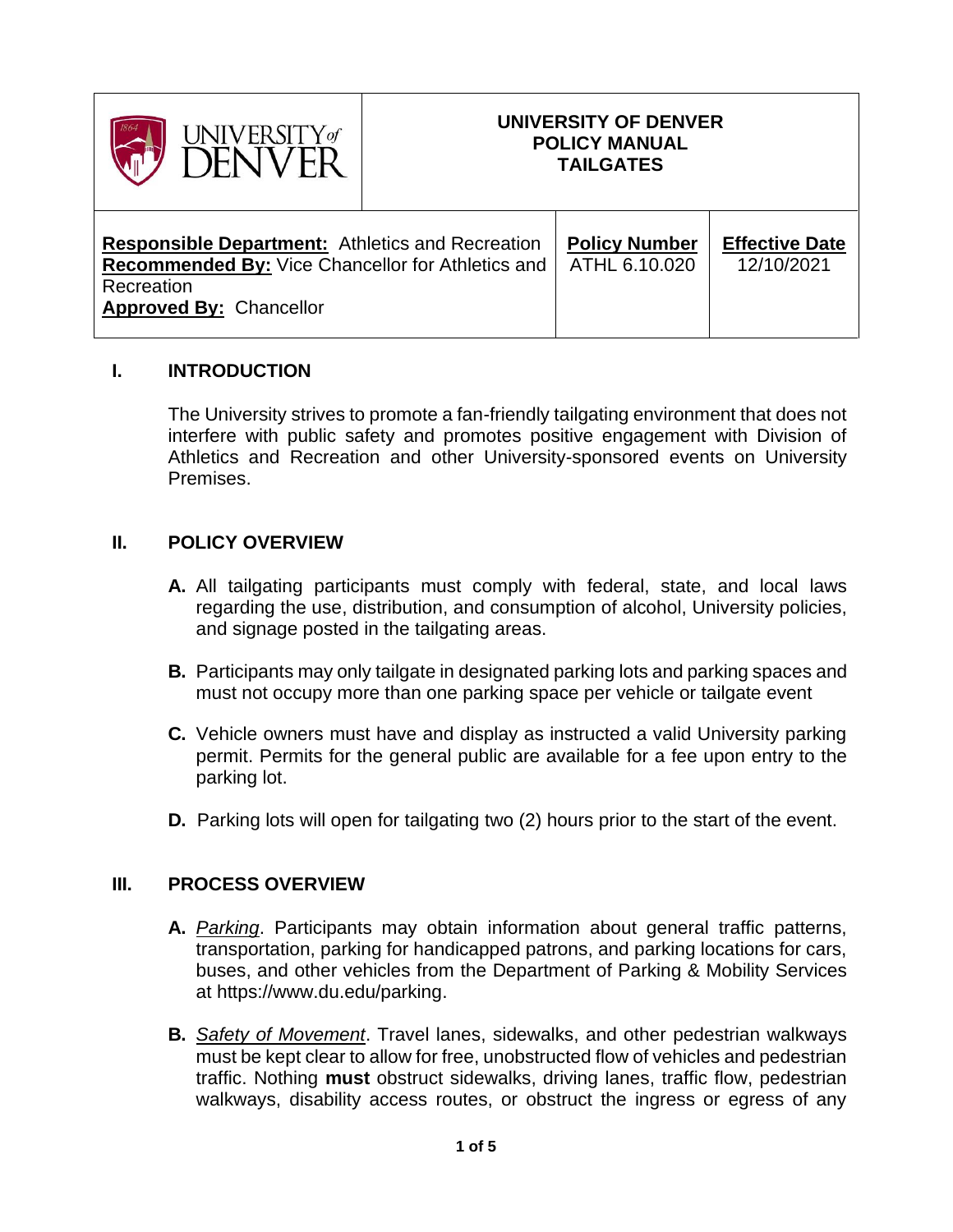building.

- **C.** *Restrooms*. Restrooms are available for tailgate participants within the Daniel L. Ritchie Center for Sports and Wellness for fan use. Restroom locations may change on a per event basis. Participants must not bring personal and portable restrooms on University Premises.
- **D.** *Alcohol*. Tailgating participants on University Premises must be cognizant of, and abide by, all applicable federal, state, and local laws and regulations, and policies pertaining to the consumption and provision of alcoholic beverages, including University Policy PROV 3.20.010 – *Use and Consumption of Alcohol*. Participants must not engage in, or support, public intoxication, disorderly conduct, and the consumption of alcohol by persons under the legal drinking age. Open source alcohol, including, but not limited to kegs, party balls; beer bongs; or drinking contests and/or drinking games in any form, pooling or mass purchases are not allowed. Advertising or announcements as to availability of alcohol are prohibited.
- **E.** *Tobacco*. The University is a tobacco-free campus. *See* Policy HRIC 3.20.050 -*Tobacco-Free Campus*.
- **F.** *Controlled Substances*. The use, unlawful manufacture, distribution, dispensing, possession, or being under the influence of Controlled Substances is not permitted on University Premises. *See* Policy SAFE 3.20.020 – *Possession, Use, or Distribution of Controlled Substances*.
- **G.** *Glass Containers*. Glass containers are not permitted for any food or beverage while tailgating on University Premises.
- **H.** *Noise*. Participants must be considerate regarding the volume and content when playing music during a tailgate to allow everyone to enjoy a fun, festive, and inclusive environment on game days.
- **I.** *Conduct*. Participants must be respectful of those surrounding them and remain mindful of their choice of language and activity. Individuals acting in a manner that is disrespectful, disruptive, or disorderly or persons interfering with the rights of other people by use of loud and/or abusive language and conduct will be asked to leave University Premises. Students and/or Student Organizations that are alleged to have violated this policy or other University Policies will be referred to the Office of Student Rights & Responsibilities for action under the **[Honor Code](https://www.du.edu/studentlife/studentconduct/media/documents/honor_code_2021-2022.pdf)**.
- **J.** *Weapons*. The University prohibits the use, possession or storage of Weapons on University Premises. *See* Policy SAFE 7.10.060 – *Weapons on Campus*.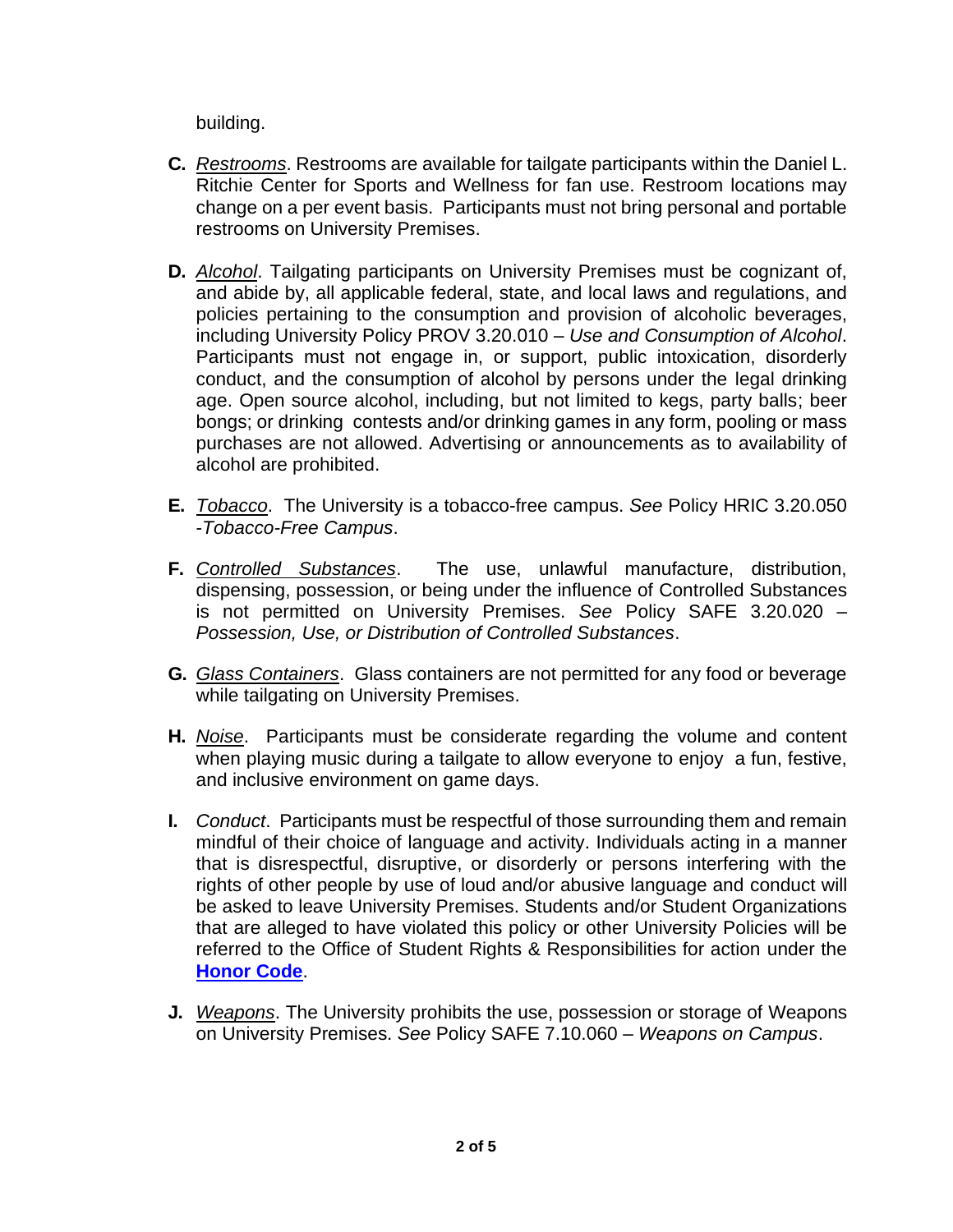## **K.** *Sales and Solicitations*.

- **1.** Except where the Division of Athletics and Recreation has provided prior written approval, or for vendors that been officially licensed, hired, or contracted by the University, participants must not offer to sell or sell any products (including food and beverage at tailgates or anywhere else on University Premises on game days or during special events.
- **2.** Throughout the year, the Division of Athletics and Recreation supports specific charitable causes. The University prohibits tailgating participants from engaging in other solicitations, distribution of information, or other promotional activities that are unaffiliated with the University.

# *L. Tailgating Equipment.*

- **1.** Tents
	- **a.** Tents used for tailgating must be of a reasonable size not exceeding approximately ten (10) feet by fifteen (15) feet unless both the Division of Athletics and Recreation and the Division of Campus Safety have provided prior written approval for the use of a larger tent .
	- **b.** Tents used near a grilling area shall be UL approved, have a fire resistance rating label, and be open on all sides.
	- **c.** Tents must be adequately secured and anchored using, for example, sandbags or water barrels. Due to potential damage to underground utilities, the use of stakes is prohibited.
	- **d.** Tents and other personal items such as furniture, grill(s), games/activities must not obstruct sidewalks, driving lanes, traffic flow, pedestrian walkways, disability access routes, or obstruct the ingress or egress of any building.
- **2.** Grills
	- **a.** The University permits participants to use propane grills during tailgating on University Premises, provided that participants operate authorized grills in a safe and responsible manner in accordance with the restrictions set forth in this policy.
	- **b.** The University prohibits charcoal fires, open flames, or grills that are larger than permitted under this policy.
	- **c.** Each tailgate group must have at least one designated griller who will be responsible for the safe operation of the grill at all times.
	- **d.** Each grill operator shall have an approved ABC fire extinguisher on premises.
	- **e.** The University permits authorized grills at outdoor tailgates but does not allow grills and other heat- producing devices inside buildings or parking decks.
	- **f.** All grills must have metal covers or lids.
	- **g.** Grills that are in use must not be attached to, connected to, or positioned such that the grill has any contact with a vehicle.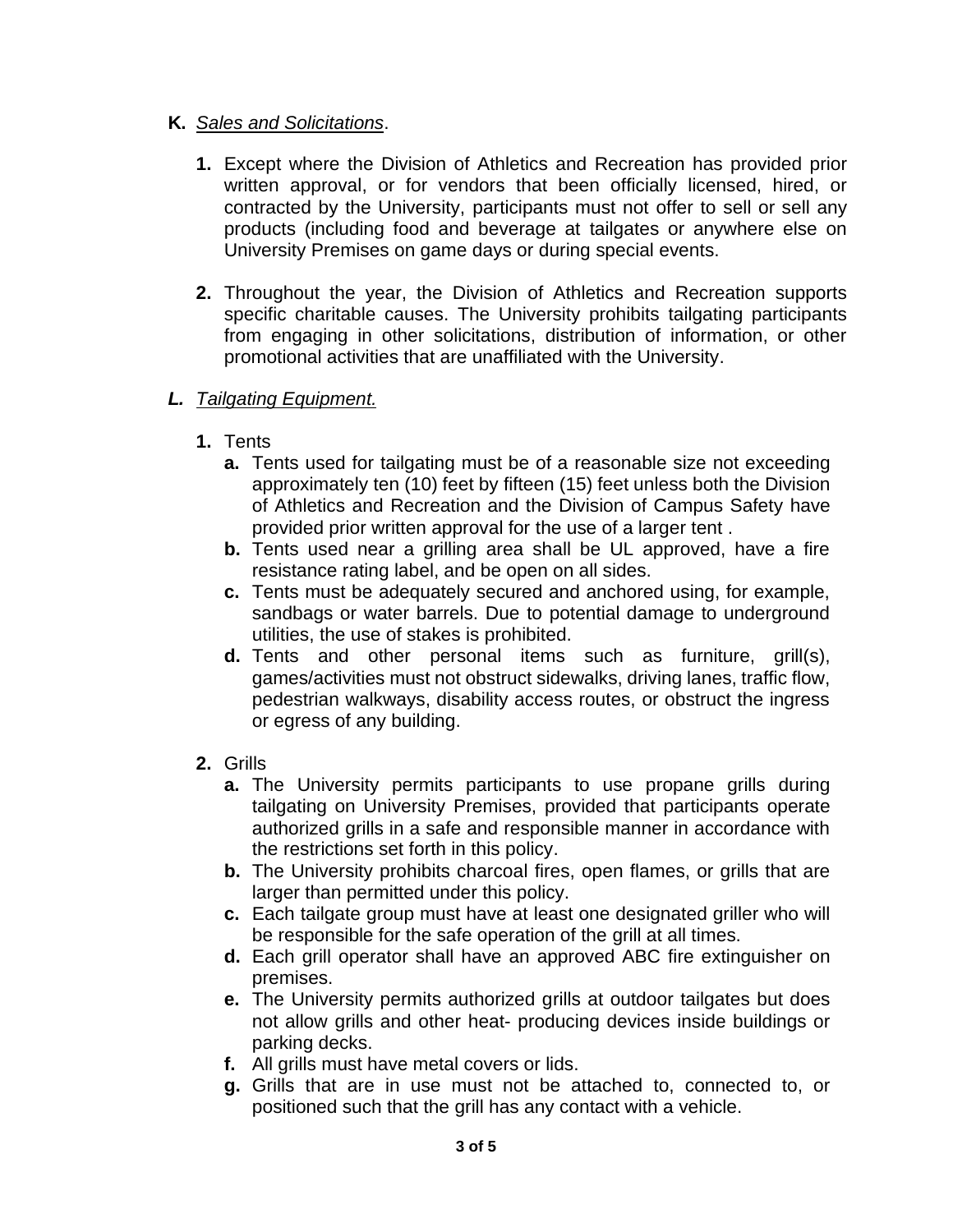- **h.** Grills must be positioned so that flames and smoke produced are kept at a sufficient distance from buildings, trees, tents, HVAC intakes, fresh air intakes, vehicles, flammable or combustible liquids, and any other flammable or combustible items.
- **i.** Grills must be located a minimum of twenty-five (25) feet away from combustible structures and ten (10) feet away from non-combustible structures and all debris.
- **j.** Grill operators must shut off propane tank valves prior to disconnecting propane cylinders from grills.
- **k.** Grills shall be fully cooled prior to storage and should be properly secured after use.
- **3.** Propane
	- **a.** Participants must not use more than one (1) approved LP 20-pound propane gas canisters for use and one (1) approved LP 20-pound spare propane canister per tailgate. Participants must keep the spare canister in an upright position at least ten (10) feet from the grill.
	- **b.** Propane gas canisters are only permitted on ground level parking locations as designated by University Officials and are not permitted in parking structures and decks.
	- **c.** Participants must remove all propane canisters and dispose of any empty propane canisters off University Premises.
	- **d.** The University will hold any person determined by the University to have damaged University property responsible for all resulting costs of maintenance and repairs deemed necessary by the University in its sole discretion. Such costs may include, but shall not be limited to, expenditures necessary to repair grass or landscaped areas which may be damaged.
- **M.** *Motorized Vehicles*. Tailgating participants must not use personal golf carts, mopeds, scooters, ATVs, go-carts, and other similar motorized vehicles in the tailgating area. *See* Policy SAFE 7.10.050 – *Non-Motorized and Small Motorized Vehicles on Campus*.
- **N.** *Disposal and Clean Up*. Participants at each tailgate must properly dispose of all trash, recycling and other refuse.
	- **1.** The Division of Athletics and Recreation and the Office of Sustainability encourage proper disposal of tailgate refuse and, whenever possible, to reduce, reuse, and recycle.
	- **2.** Participants must not pour excess liquids (such as cooking grease and unfinished beverages) down storm water drains. Participants must remove and properly dispose of these items off University Premises.
	- **3.** Participants must dispose of all waste in an appropriate manner.